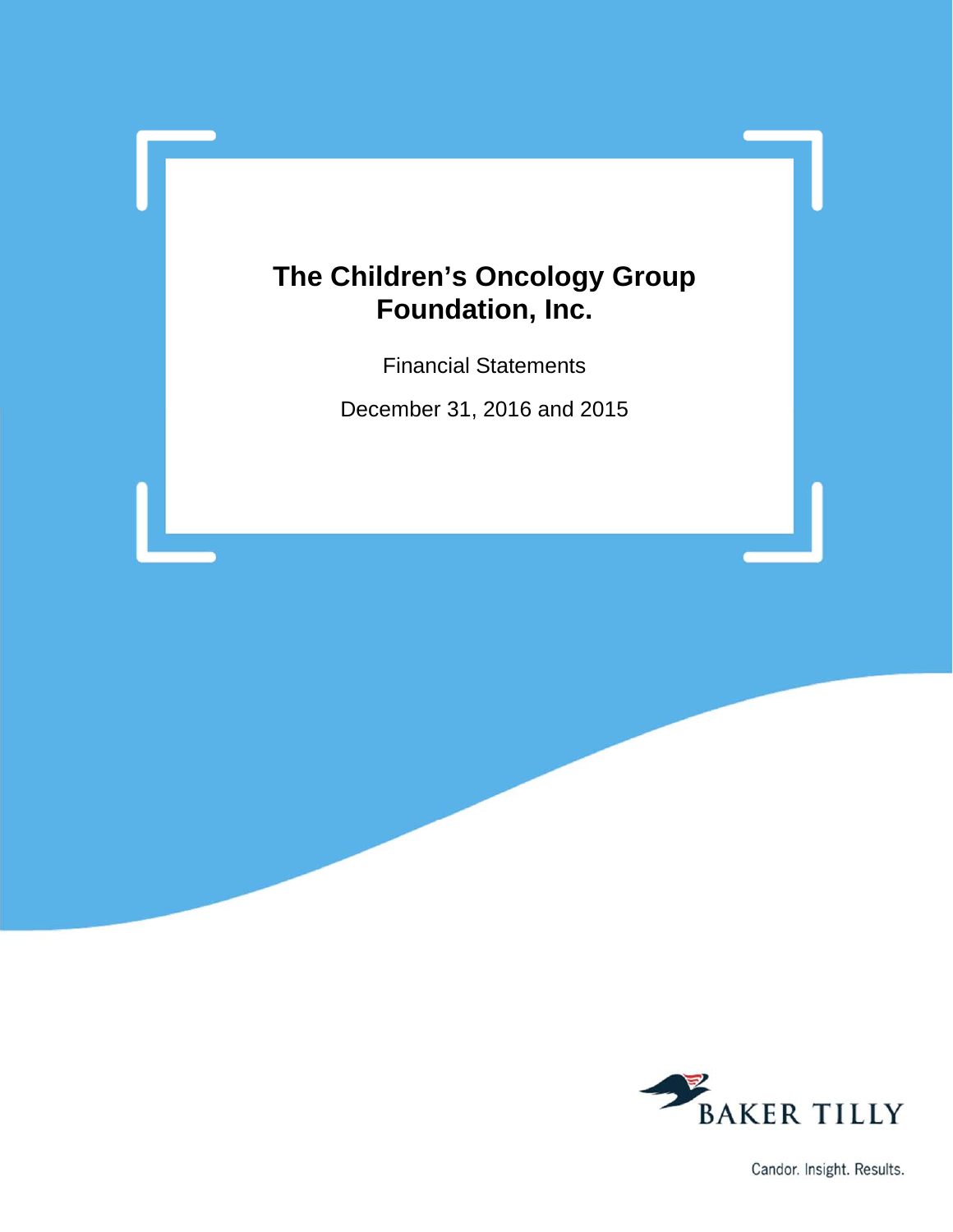Table of Contents December 31, 2016 and 2015

|                                         | Page |
|-----------------------------------------|------|
| <b>Independent Auditors' Report</b>     |      |
| <b>Financial Statements</b>             |      |
| <b>Statements of Financial Position</b> | 3    |
| <b>Statements of Activities</b>         | 4    |
| <b>Statements of Cash Flows</b>         | 6    |
| Notes to Financial Statements           | 7    |
| <b>Supplementary Information</b>        |      |
| <b>Schedule of Functional Expenses</b>  | 13   |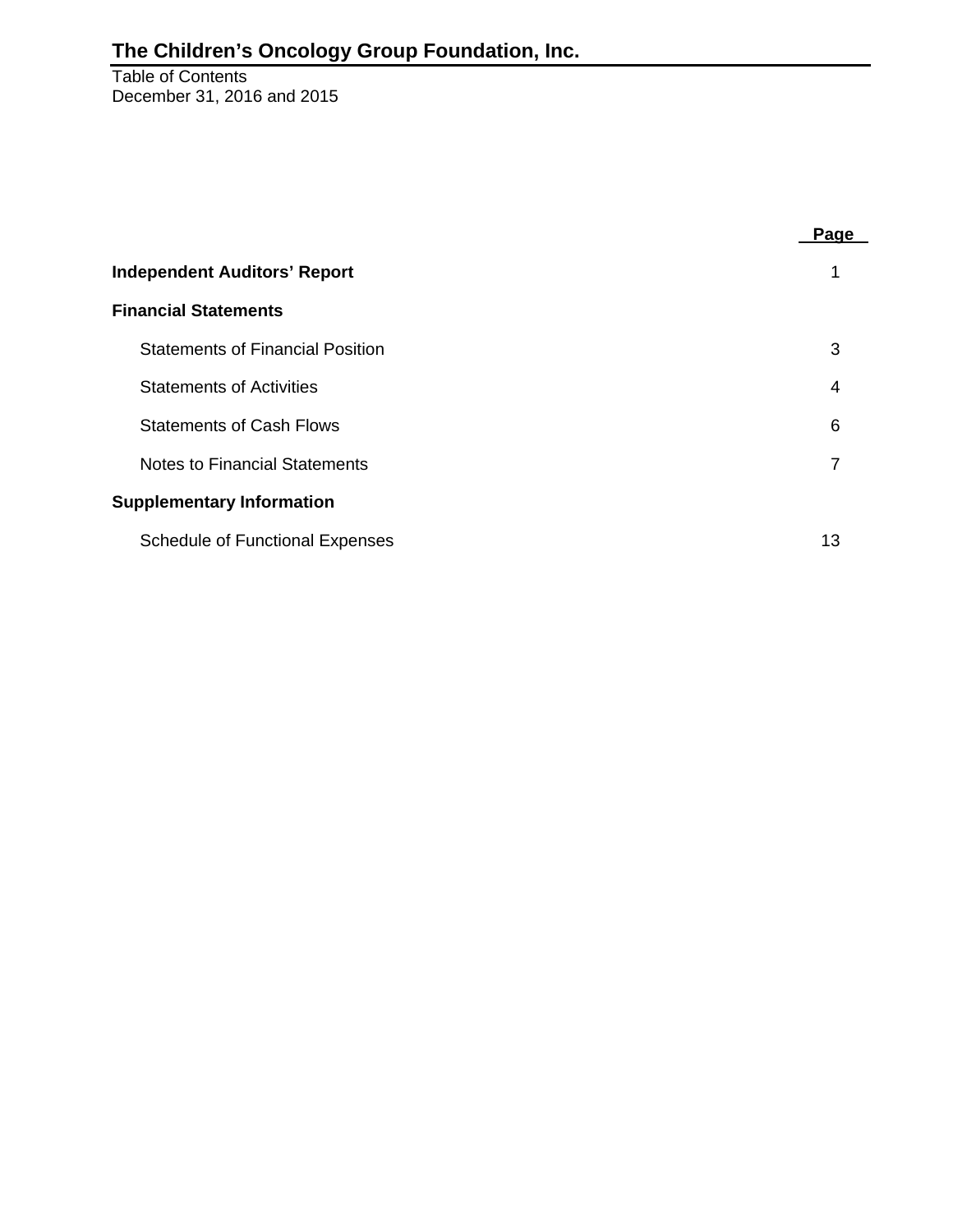

# **Independent Auditors' Report**

Board of Directors The Children's Oncology Group Foundation, Inc.

#### **Report on the Financial Statements**

We have audited the accompanying financial statements of The Children's Oncology Group Foundation, Inc., which comprise the statements of financial position as of December 31, 2016 and 2015, and the related statements of activities, and cash flows for the years then ended, and the related notes to the financial statements.

#### **Management's Responsibility for the Financial Statements**

Management is responsible for the preparation and fair presentation of these financial statements in accordance with accounting principles generally accepted in the United States of America; this includes the design, implementation, and maintenance of internal control relevant to the preparation and fair presentation of financial statements that are free from material misstatement, whether due to fraud or error.

#### **Auditors' Responsibility**

Our responsibility is to express an opinion on these financial statements based on our audits. We conducted our audits in accordance with auditing standards generally accepted in the United States of America. Those standards require that we plan and perform the audit to obtain reasonable assurance about whether the financial statements are free from material misstatement.

An audit involves performing procedures to obtain audit evidence about the amounts and disclosures in the financial statements. The procedures selected depend on the auditor's judgment, including the assessment of the risks of material misstatement of the financial statements, whether due to fraud or error. In making those risk assessments, the auditor considers internal control relevant to the entity's preparation and fair presentation of the financial statements in order to design audit procedures that are appropriate in the circumstances, but not for the purpose of expressing an opinion on the effectiveness of the entity's internal control. Accordingly, we express no such opinion. An audit also includes evaluating the appropriateness of accounting policies used and the reasonableness of significant accounting estimates made by management, as well as evaluating the overall presentation of the financial statements.

We believe that the audit evidence we have obtained is sufficient and appropriate to provide a basis for our audit opinion.

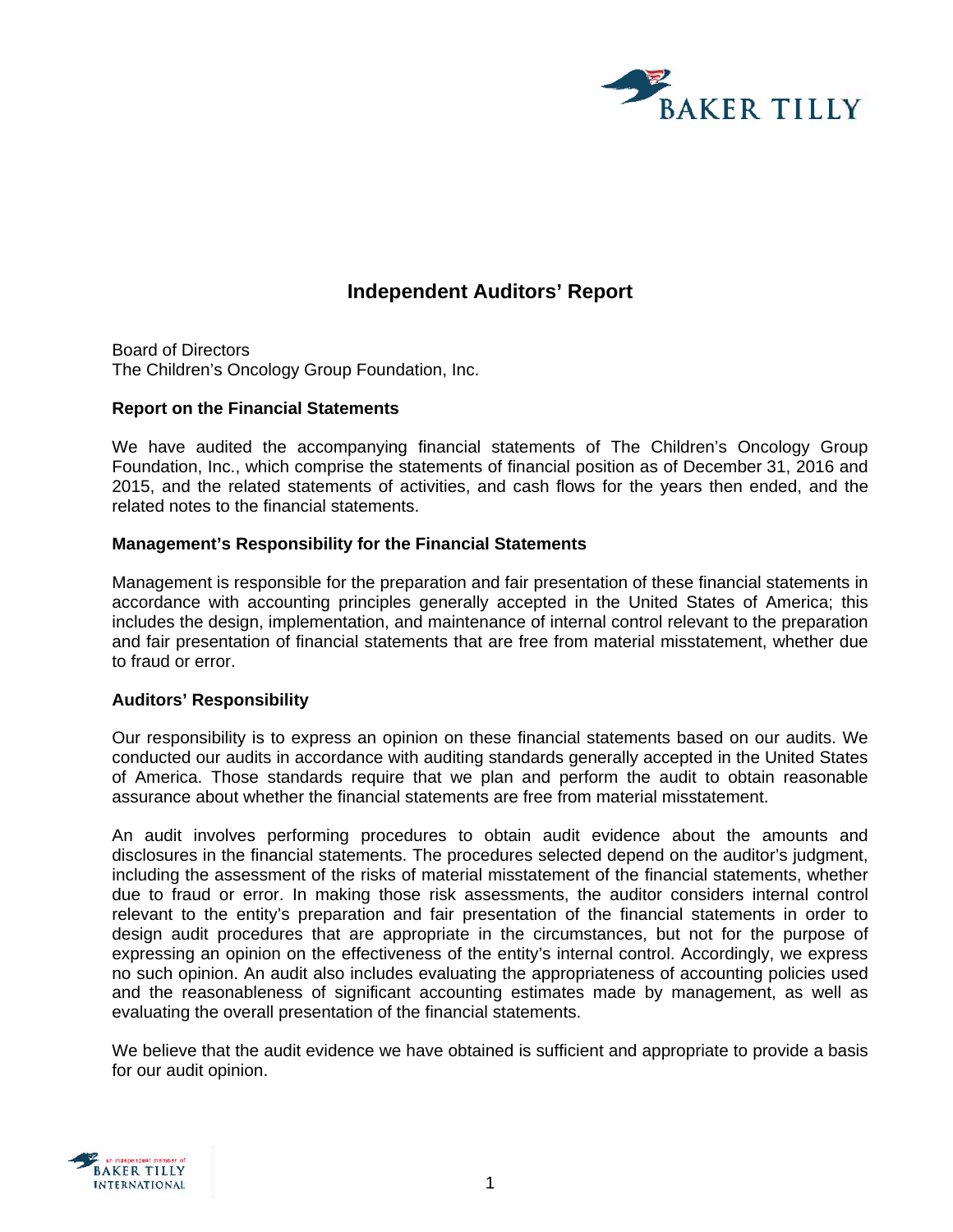## **Opinion**

In our opinion, the financial statements referred to above present fairly, in all material respects, the financial position of the Children's Oncology Group Foundation, Inc. as of December 31, 2016 and 2015, and the changes in its net assets, and its cash flows for the years then ended in accordance with accounting principles generally accepted in the United States of America.

#### **Report on Supplementary Information**

Our audit was conducted for the purpose of forming an opinion on the financial statements as a whole. The Schedule of Functional Expenses is presented for purposes of additional analysis and is not a required part of the financial statements. Such information is the responsibility of management and was derived from and relates directly to the underlying accounting and other records used to prepare the financial statements. The information has been subjected to the auditing procedures applied in the audit of the financial statements and certain additional procedures, including comparing and reconciling such information directly to the underlying accounting and other records used to prepare the financial statements or to the financial statements themselves, and other additional procedures in accordance with auditing standards generally accepted in the United States of America. In our opinion, the information is fairly stated in all material respects in relation to the financial statements as a whole.

Baker Tilly Virchaw Krause, LLP

Philadelphia, Pennsylvania July 7, 2017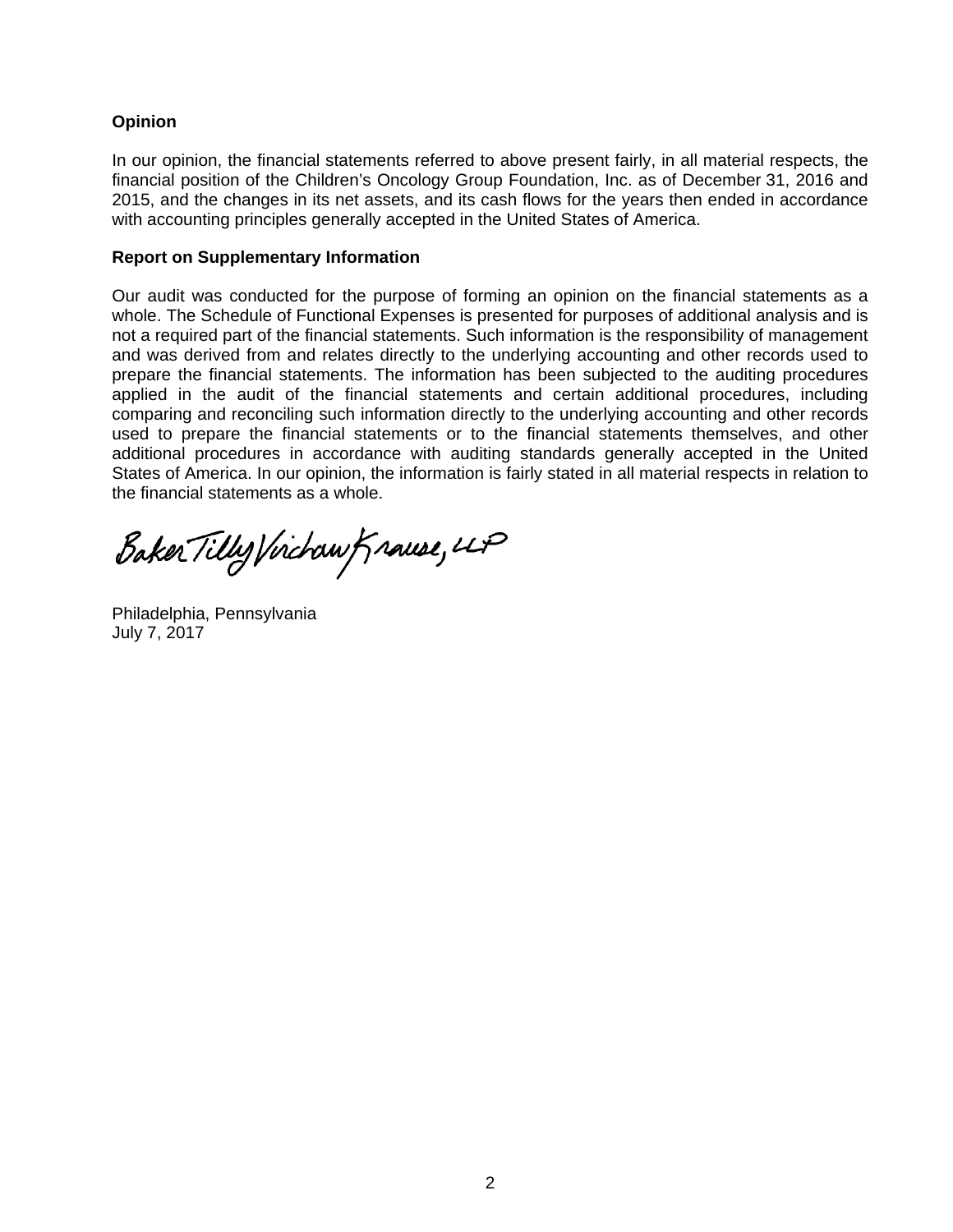Statements of Financial Position December 31, 2016 and 2015

|                                       | 2016 |            |    | 2015       |
|---------------------------------------|------|------------|----|------------|
| <b>Assets</b>                         |      |            |    |            |
| <b>Assets</b>                         |      |            |    |            |
| Cash                                  | \$   | 9,545,756  | \$ | 5,673,338  |
| Grants and contributions receivable   |      | 7,026,027  |    | 9,717,798  |
| Investments                           |      | 253,092    |    |            |
| Prepaid expenses                      |      | 449,340    |    | 846,870    |
| <b>Deposits</b>                       |      | 2,250      |    | 2,250      |
| Fixed assets, net                     |      | 1,036      |    | 1,727      |
| <b>Total assets</b>                   | \$   | 17,277,501 | \$ | 16,241,983 |
| <b>Liabilities and Net Assets</b>     |      |            |    |            |
| <b>Liabilities</b>                    |      |            |    |            |
| Accounts payable and accrued expenses | \$   | 62,237     | \$ | 91,654     |
| Deferred revenue                      |      | 155,594    |    | 192,570    |
| <b>Total liabilities</b>              |      | 217,831    |    | 284,224    |
| <b>Net Assets</b>                     |      |            |    |            |
| Unrestricted                          |      | 1,937,430  |    | 674,258    |
| Temporarily restricted                |      | 15,122,240 |    | 15,283,501 |
|                                       |      |            |    |            |
| Total net assets                      |      | 17,059,670 |    | 15,957,759 |
| Total liabilities and net assets      | \$   | 17,277,501 | \$ | 16,241,983 |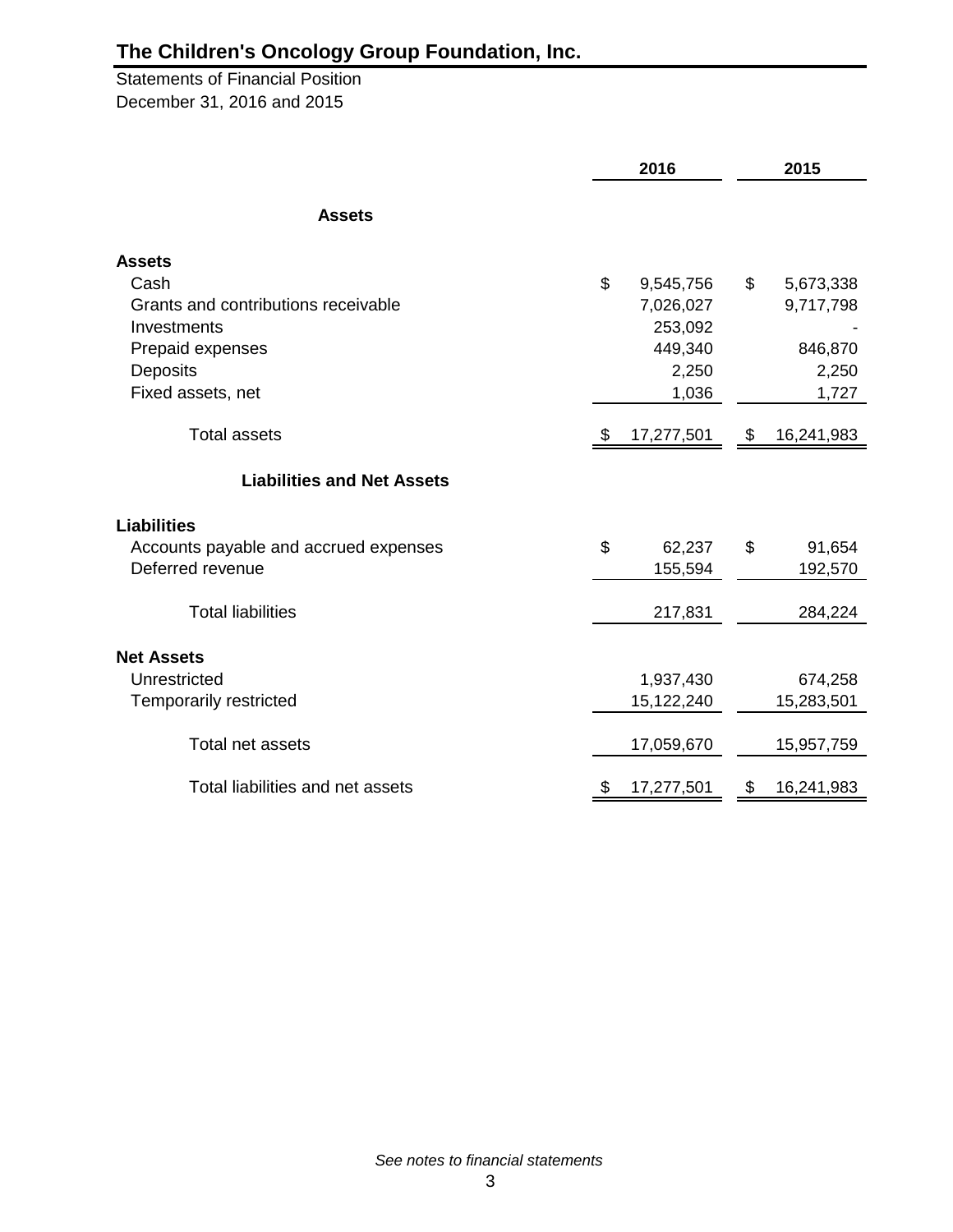Statements of Activities

Year Ended December 31, 2016 with Comparative Total for Year Ended December 31, 2015

|                                          | <b>Unrestricted</b> | <b>Temporarily</b><br><b>Restricted</b> | 2016 Total       | 2015 Total       |
|------------------------------------------|---------------------|-----------------------------------------|------------------|------------------|
| <b>Revenues, Gains and Other Support</b> |                     |                                         |                  |                  |
| Grants                                   | \$                  | \$<br>6,784,477                         | 6,784,477<br>\$  | \$<br>9,247,786  |
| Contributions                            | 739,998             | 1,143,715                               | 1,883,713        | 472,434          |
| Conference income                        | 179,125             |                                         | 179,125          | 207,603          |
| Program service revenue                  | 557,777             |                                         | 557,777          | 107,430          |
| In-kind contributions                    | 37,114              |                                         | 37,114           | 47,042           |
| <b>Bank interest</b>                     | 1,369               |                                         | 1,369            | 1,095            |
| Investment income                        | 3,092               |                                         | 3,092            |                  |
| Net assets released from restriction     | 8,089,453           | (8,089,453)                             |                  |                  |
| Total revenues, gains and other support  | 9,607,928           | (161, 261)                              | 9,446,667        | 10,083,390       |
| <b>Expenses</b>                          |                     |                                         |                  |                  |
| Program services                         | 8,265,078           |                                         | 8,265,078        | 7,899,222        |
| Supporting services:                     |                     |                                         |                  |                  |
| Management and general                   | 53,539              |                                         | 53.539           | 76,583           |
| Fundraising                              | 26,139              |                                         | 26,139           | 10,520           |
| Total supporting services expenses       | 79,678              |                                         | 79,678           | 87,103           |
| Total expenses                           | 8,344,756           |                                         | 8,344,756        | 7,986,325        |
| <b>Changes in Net Assets</b>             | 1,263,172           | (161, 261)                              | 1,101,911        | 2,097,065        |
| Net Assets, Beginning of Year            | 674,258             | 15,283,501                              | 15,957,759       | 13,860,694       |
| Net Assets, End of Year                  | \$<br>1,937,430     | 15,122,240<br>\$                        | 17,059,670<br>\$ | 15,957,759<br>\$ |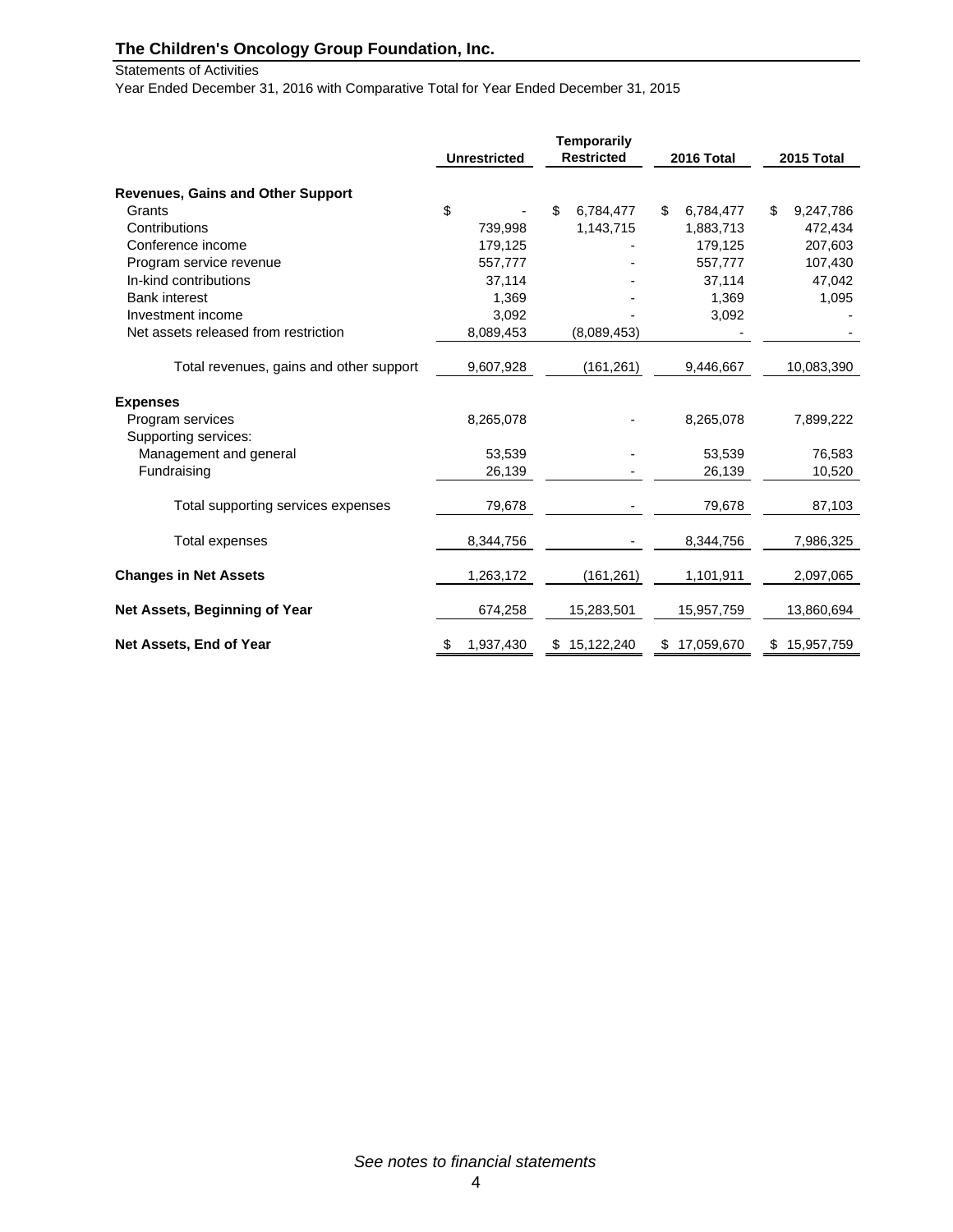Statement of Activities Year Ended December 31, 2015

|                                          |                     |    | <b>Temporarily</b> |                  |
|------------------------------------------|---------------------|----|--------------------|------------------|
|                                          | <b>Unrestricted</b> |    | <b>Restricted</b>  | 2015 Total       |
| <b>Revenues, Gains and Other Support</b> |                     |    |                    |                  |
| Grants                                   | \$<br>356,160       | \$ | 8,891,626          | \$<br>9,247,786  |
| Contributions                            | 101,275             |    | 371,159            | 472,434          |
| Conference income                        | 196,703             |    | 10,900             | 207,603          |
| Program service revenue                  | 107,430             |    |                    | 107,430          |
| In-kind contributions                    | 47,042              |    |                    | 47,042           |
| <b>Bank interest</b>                     | 1,095               |    |                    | 1,095            |
| Net assets released from restriction     | 7,463,410           |    | (7,463,410)        |                  |
| Total revenues, gains and other support  | 8,273,115           |    | 1,810,275          | 10,083,390       |
| <b>Expenses</b>                          |                     |    |                    |                  |
| Program services                         | 7,899,222           |    |                    | 7,899,222        |
| Supporting services:                     |                     |    |                    |                  |
| Management and general                   | 76,583              |    |                    | 76,583           |
| Fundraising                              | 10,520              |    |                    | 10,520           |
| Total supporting services expenses       | 87,103              |    |                    | 87,103           |
| <b>Total expenses</b>                    | 7,986,325           |    |                    | 7,986,325        |
| <b>Changes in Net Assets</b>             | 286,790             |    | 1,810,275          | 2,097,065        |
| Net Assets, Beginning of Year            | 387,468             |    | 13,473,226         | 13,860,694       |
| Net Assets, End of Year                  | \$<br>674,258       | \$ | 15,283,501         | \$<br>15,957,759 |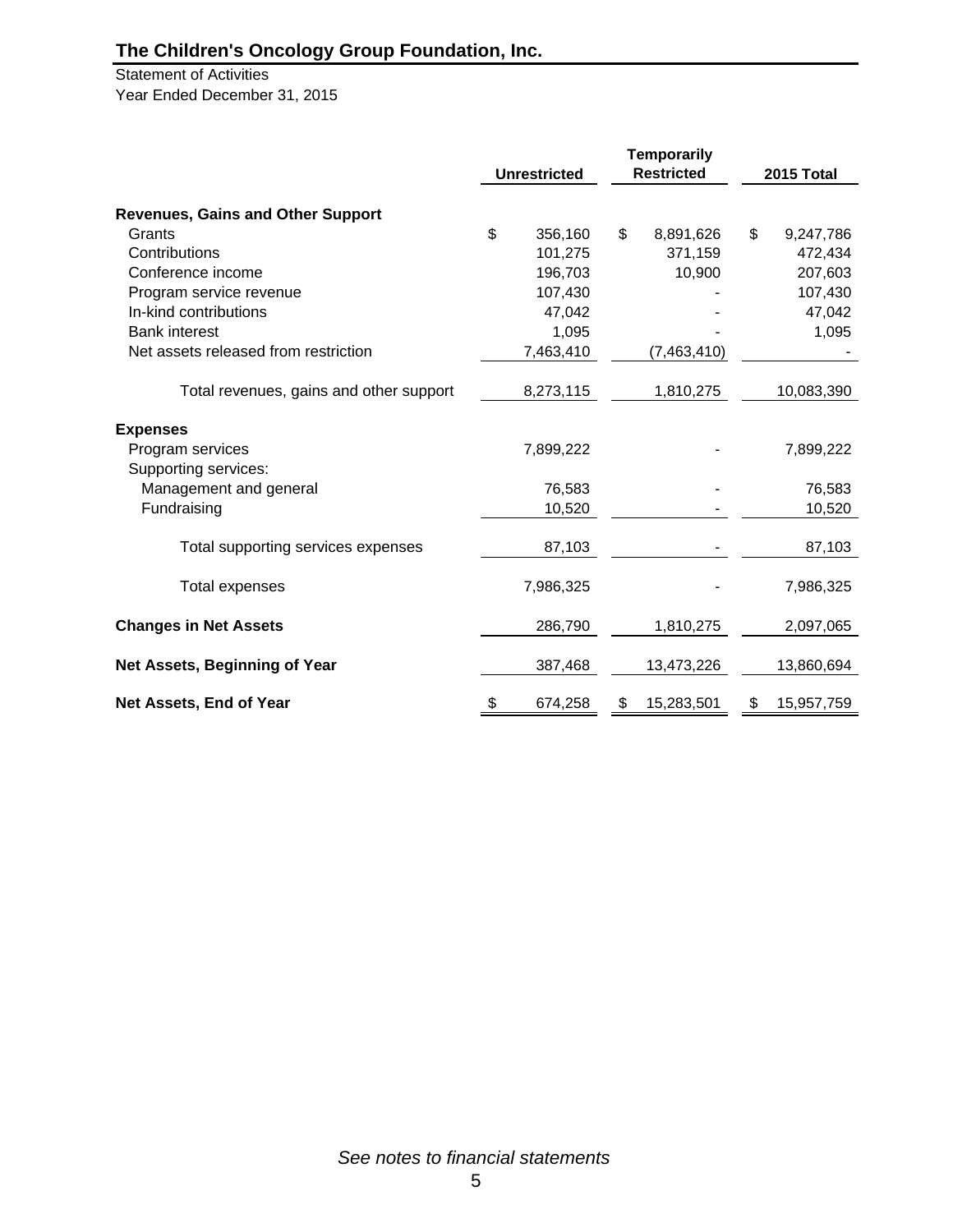# Statements of Cash Flows

Years Ended December 31, 2016 and 2015

|                                                                                                                                                                                     | 2016 |                                               |    | 2015                                            |  |  |
|-------------------------------------------------------------------------------------------------------------------------------------------------------------------------------------|------|-----------------------------------------------|----|-------------------------------------------------|--|--|
| <b>Cash Flows from Operating Activities</b><br>Changes in net assets<br>Adjustments to reconcile changes in net assets to                                                           | \$   | 1,101,911                                     | \$ | 2,097,065                                       |  |  |
| net cash provided by operating activities:<br>Depreciation expense<br>Unrealized loss                                                                                               |      | 691<br>549                                    |    | 345                                             |  |  |
| Changes in assets and liabilities:<br>Grants and contributions receivable<br>Prepaid expenses and other current assets<br>Accounts payable and accrued expenses<br>Deferred revenue |      | 2,691,771<br>397,530<br>(29, 417)<br>(36,976) |    | (56, 556)<br>(667, 848)<br>51,924<br>(108, 130) |  |  |
| Net cash provided by operating activities                                                                                                                                           |      | 4,126,059                                     |    | 1,316,800                                       |  |  |
| <b>Cash Flows from Investing Activities</b><br>Purchase of fixed assets<br>Purchase of investments                                                                                  |      | (253, 641)                                    |    | (2,072)                                         |  |  |
| Net cash used in investing activities                                                                                                                                               |      | (253, 641)                                    |    | (2,072)                                         |  |  |
| Net increase in cash                                                                                                                                                                |      | 3,872,418                                     |    | 1,314,728                                       |  |  |
| <b>Cash, Beginning</b>                                                                                                                                                              |      | 5,673,338                                     |    | 4,358,610                                       |  |  |
| Cash, Ending                                                                                                                                                                        | \$   | 9,545,756                                     | \$ | 5,673,338                                       |  |  |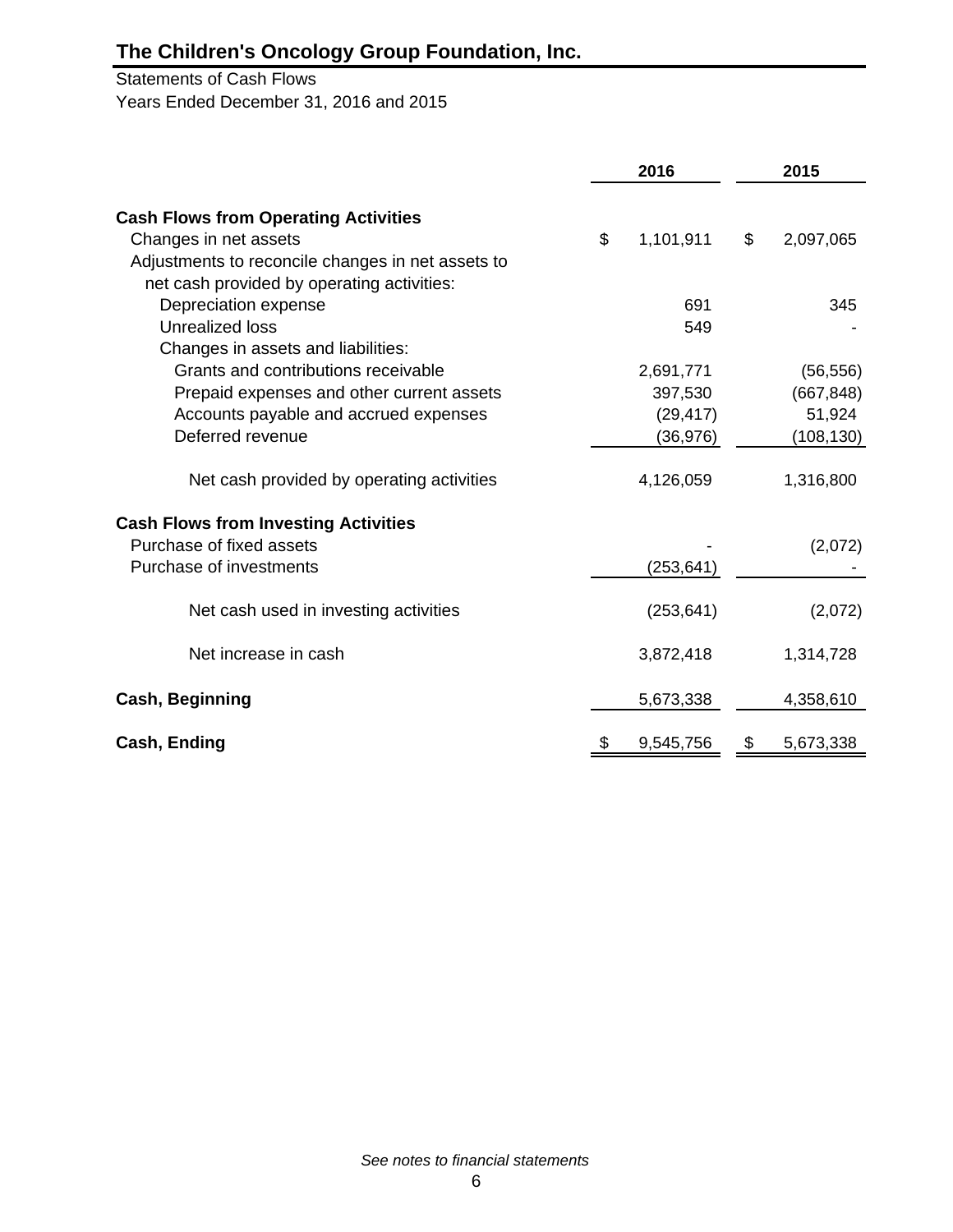## **1. Nature of Operations**

The Children's Oncology Group Foundation, Inc. (the "Foundation") is a not-for-profit organization incorporated in the Commonwealth of Pennsylvania in August 2011. The Foundation was formed to support the Children's Oncology Group ("COG"), an unincorporated entity, which is the world's largest organization devoted exclusively to childhood and adolescent cancer research. The Foundation enables COG's leadership, comprised of a team of doctors, nurses, laboratory scientists and other allied professionals, to direct the resources raised for childhood cancer research to the areas of highest need and opportunity. The board of the Foundation is comprised of the executive committee of COG. The Foundation allows philanthropic funds from individual supporters and organizations to go directly to COG and other organizations to fund their much needed research. In an era of rapid scientific discovery, this direct link allows COG researchers to respond quickly to new discoveries with great potential to benefit children with cancer. The Foundation's 2016 and 2015 grant expense consists of sub-grants made primarily to one organization that disperses the funds on behalf of the Foundation to COG member sites.

These activities are primarily supported by grants and contributions from foundations, corporations and individuals.

# **2. Summary of Significant Accounting Policies**

### **Basis of Financial Reporting**

The Foundation follows the authoritative guidance for external financial reporting by not-for-profit organizations and requires that unconditional promises to give (contributions) be recorded as a receivable and revenue and requires the Foundation to distinguish between contributions received for each net asset classification in accordance with donor imposed restrictions. The authoritative guidance also establishes standards for external financial reporting by not-for-profit organizations and requires that resources be classified for accounting and reporting purposes into three net asset classifications according to externally (donor) imposed restrictions.

A description of the net asset classifications follows:

**Unrestricted Net Assets** include assets that are available for the support of operations and whose use is not externally restricted.

**Temporarily Restricted Net Assets** include gifts and accumulated earnings for which donor imposed restrictions, primarily passage of time or occurrence of a specific event, have not been met.

**Permanently Restricted Net Assets** include gifts, trusts, and pledges which require, by donor restriction, that the corpus be invested in perpetuity and only the income be made available for operations in accordance with donor restrictions.

The Foundation has only unrestricted and temporarily restricted net assets as of December 31, 2016 and 2015. Temporarily restricted funds received for which the restrictions are satisfied in the same year are reported as unrestricted funds.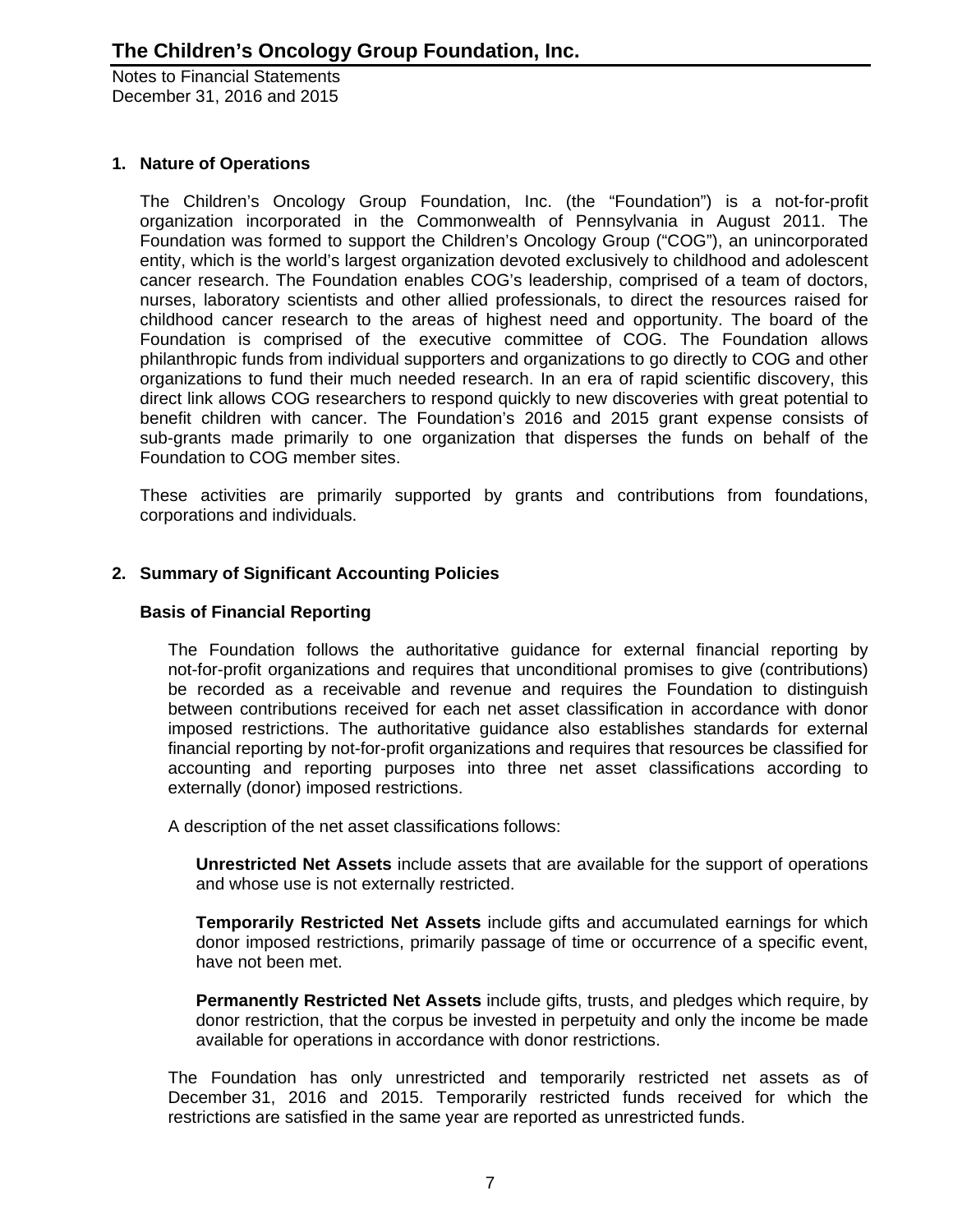## **Revenue Recognition**

Grants or contributions are reported as revenue in the year in which payments are received and/or unconditional promises to give are made. All grants and contributions are considered to be available for unrestricted use unless specifically restricted by the donor. Grants and contributions restricted by the donor for specific purposes are reported as temporarily restricted or permanently restricted, which increase those net asset classifications. When a donor restriction expires, that is, a time restriction ends or a stipulated purpose restriction is accomplished, temporarily restricted net assets are released to unrestricted net assets.

Grants and contributions, including unconditional promises to give, that are expected to be received within one year are recorded at net realizable value. Grants and contributions that are expected to be collected in future years are recorded at the present value of their expected future cash flows, which approximates fair value. All grants and contributions receivable as of December 31, 2016 and 2015 are expected to be collected within one year, therefore no discount rate in determination of the present value of this balance is necessary.

Conference revenues that have been collected, but for which the conference has not been held as of the year end, program service revenue collected related to an exchange agreement for which the related services have not yet been performed, are considered not yet earned and included in deferred revenue in the statement of financial position.

#### **Cash**

For the purposes of the statement of cash flows, cash includes interest-bearing deposits with original maturities of three months or less.

#### **Investments**

The Foundation's investments are reported at fair value in the accompanying statements of financial position. Realized gains and losses are computed on the average cost method.

#### **Financial Instruments and Risk Concentration**

The Foundation's principal financial instruments subject to credit risk are its cash and investments. Investment securities are exposed to various risks, such as interest rate, market, and credit. Due to the level of risk associated with certain investment securities and the level of uncertainty related to changes in the value of investment securities, it is at least reasonably possible that changes in the value of investments in the near term would materially affect the amounts reported in the statement of financial position and the statement of activities.

#### **Fixed Assets**

Fixed assets are stated at cost and are depreciated over their estimated useful lives (three to five years) using the straight-line method. Maintenance and repairs are recorded as expenses when incurred.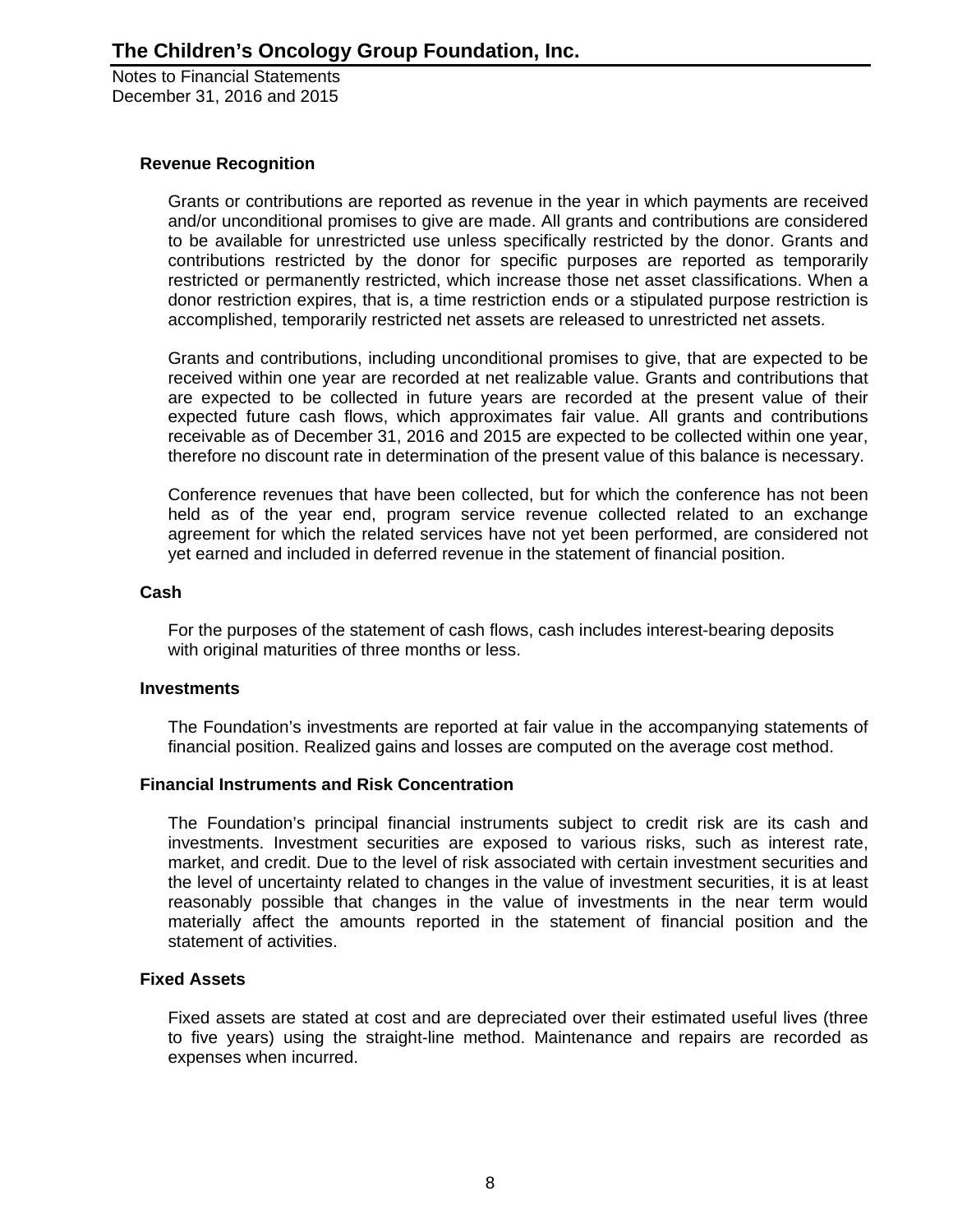## **Use of Estimates**

The preparation of financial statements in conformity with accounting principles generally accepted in the United States of America requires management to make estimates and assumptions that affect the reported amounts of assets and liabilities and disclosure of contingent assets and liabilities at the date of the financial statements, and the reported amounts of revenues and expenses during the reporting period. Actual results could differ from those estimates.

#### **Functional Allocation of Expenses**

The costs of providing the various programs and other activities have been summarized on a functional basis in the statement of activities. Accordingly, certain costs have been allocated among the programs and supporting services benefited.

#### **In-Kind Contributions**

In-kind contributions include donated goods and services that are recognized as revenues and expenses based on the estimated fair value of the goods or services as of the date provided. The Foundation received \$37,114 and \$47,042 in in-kind professional services in the year ended December 31, 2016 and 2015, respectively.

#### **Income Tax**

The Foundation qualifies as a tax-exempt organization under Section 501(c)(3) of the Internal Revenue Code. Accordingly, the Foundation is exempt from income tax.

The Foundation accounts for uncertainty in income taxes recognized in the financial statements using a recognition threshold of more likely than not as to whether the uncertainty will be sustained upon examination by the appropriate taxing authority. Measurement of the tax uncertainty occurs if the recognition threshold has been met. Management determined there were no tax uncertainties that met the recognition threshold.

The Federal Form 990, *Return of Organization Exempt from Income Tax*, is subject to examination by the Internal Revenue Service, generally for three years after filed.

#### **New Accounting Standards – Not Yet Adopted**

In May 2014, the FASB issued ASU 2014-09, *Revenue from Contracts with Customers (Topic 606)*. ASU 2014-09 provides a single comprehensive revenue recognition framework and supersedes existing revenue recognition guidance. Included in the new principlesbased revenue recognition model are changes to the basis for deciding on the timing for revenue recognition. In addition, the standard expands and improves revenue disclosures. In August 2015, FASB subsequently issued ASU 2015-14, *Revenue from Contracts with Customers (Topic 606): Deferral of the Effective Date* which defers the effective date of ASU 2014-09. After the deferral, ASU 2014-09 is effective retroactively for annual or interim reporting periods beginning after December 15, 2018, with early adoption permitted for reporting periods beginning after December 15, 2016. This update is effective for the Foundation's fiscal year beginning January 1, 2019. The Foundation is assessing the impact this standard will have on its financial statements.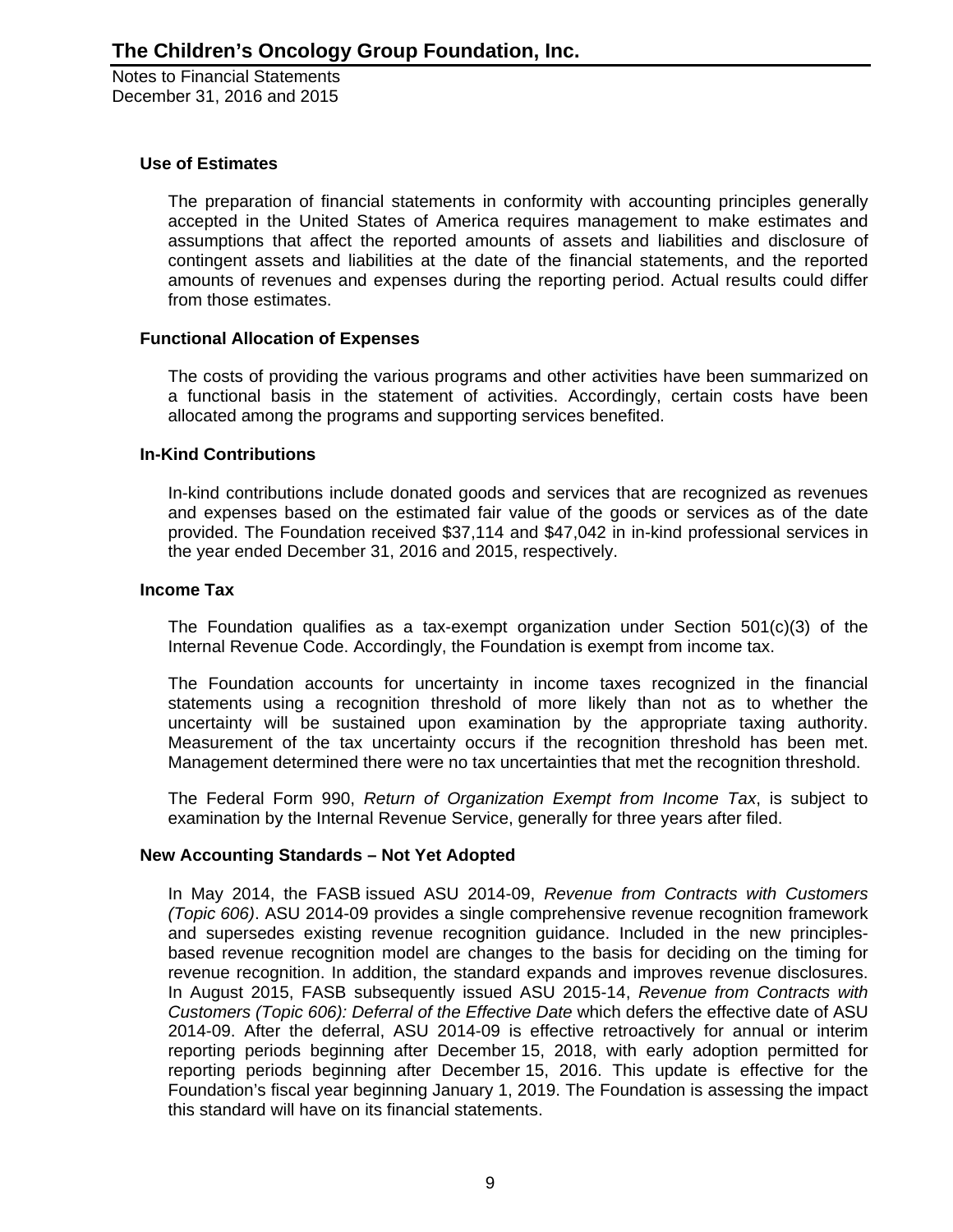> In August 2016, FASB issued ASU 2016-14, *Not-for-Profit Entities (Topic 958): Presentation of Financial Statements of Not-for-Profit Entities*. The new guidance improves and simplifies the current net asset classification requirements and information presented in financial statements and notes that is useful in assessing a not-for-profit's liquidity, financial performance and cash flows. ASU 2016-14 is effective for fiscal years beginning after December 15, 2017, with early adoption permitted. ASU 2016-14 is to be applied retroactively with transition provisions. The Foundation is assessing the impact this standard will have on its financial statements.

#### **Subsequent Events**

Subsequent events were evaluated for recognition or disclosure through July 7, 2017, the date the financial statements were available to be issued.

## **3. Investments and Fair Value Measurements**

The Foundation's investments, at fair value, consisted of the following at December 31:

|                    |  | 2015    |     |                          |  |
|--------------------|--|---------|-----|--------------------------|--|
| Equity mutual fund |  | 253,092 | \$. | $\overline{\phantom{a}}$ |  |
| Total investments  |  | 253,092 | \$. | -                        |  |

Investment income for the years ended December 31, 2016 and 2015, consisted of the following:

| Dividend income                            |    | 2016         | 2015    |
|--------------------------------------------|----|--------------|---------|
|                                            | \$ | 3,107        | \$<br>۰ |
| Realized gains<br><b>Unrealized losses</b> |    | 534<br>(549) |         |
|                                            | S  | 3,092        | \$<br>- |

The Foundation categorizes its fair value measurements within the fair value hierarchy established by generally accepted accounting principles. The hierarchy is based on the valuation inputs used to measure the fair value of the asset. Level 1 inputs are quoted prices in active markets for identical assets; Level 2 inputs are significant other observable inputs; Level 3 inputs are significant unobservable inputs. The Foundation has no investments valued using Level 2 or 3 inputs.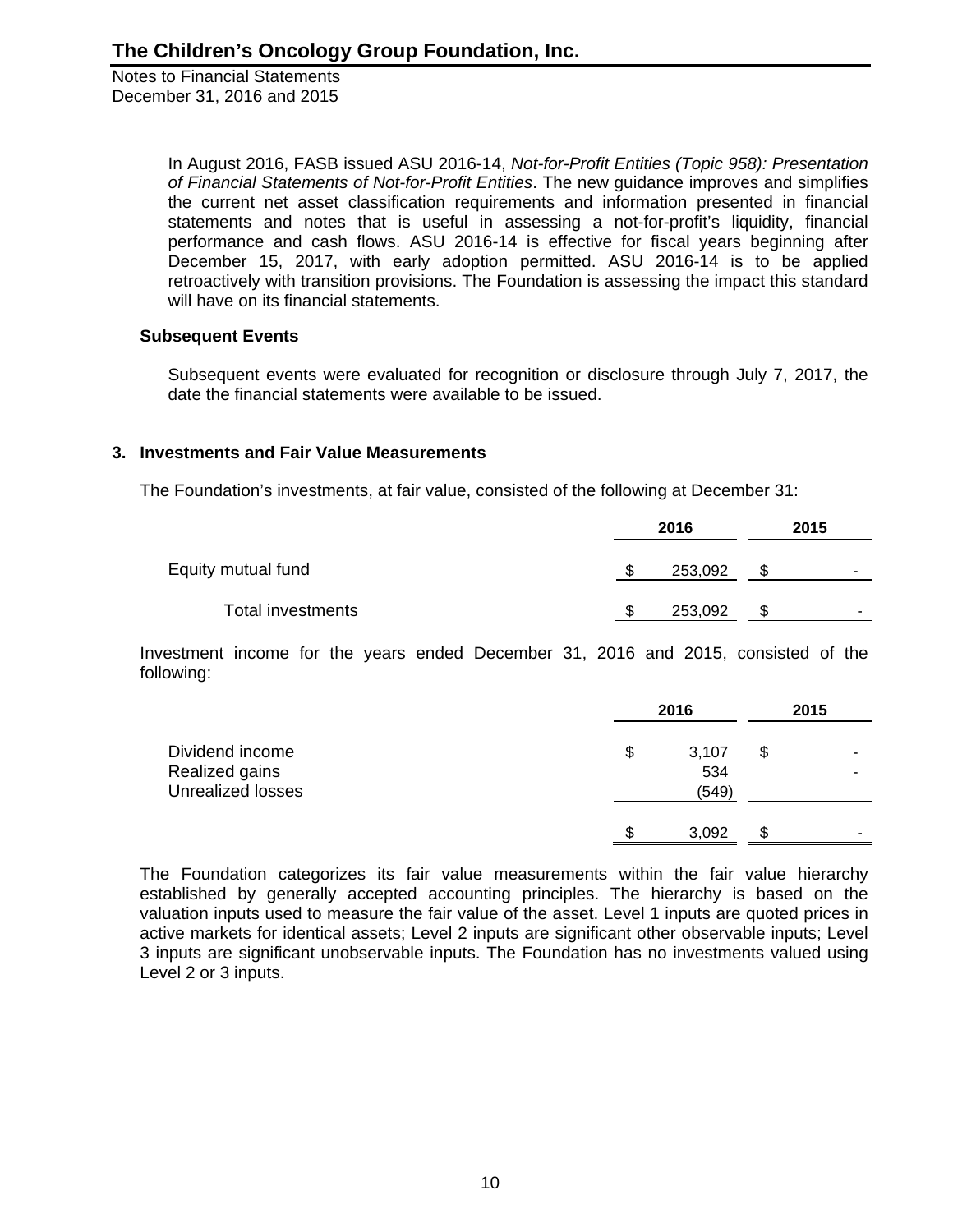> The following table presents information about the Foundation's investments measured and disclosed at fair value or net asset value as of December 31, 2016 and indicates the fair value hierarchy:

|                                             | 2016 |         |  |         |  |         |  |         |  |
|---------------------------------------------|------|---------|--|---------|--|---------|--|---------|--|
|                                             |      | Level 1 |  | Level 2 |  | Level 3 |  | Total   |  |
| Equity mutual funds                         |      | 253,092 |  | ۰.      |  | ۰       |  | 253,092 |  |
| Total investments<br>reported at fair value |      | 253,092 |  | ۰       |  | ۰.      |  | 253,092 |  |

The following provides a brief description of the types of financial instruments the Foundation holds, the methodology for estimating fair value, and the level within the hierarchy of the estimate:

*Equity mutual funds*: These are mutual funds that consist of securities which are traded on a recognized active exchange. The closing price of the security as of the reporting date is used to determine fair value. This is considered a Level 1 value in the hierarchy.

## **4. Temporarily Restricted Net Assets**

Temporarily restricted net assets as of December 31, 2016 and 2015 are designated for the following purposes:

|                                                 | 2016             | 2015             |
|-------------------------------------------------|------------------|------------------|
|                                                 |                  |                  |
| Pediatric cancer research supplemental programs | \$<br>5,884,304  | \$<br>6,334,662  |
| Project: EveryChild                             | 3,629,965        | 3,223,795        |
| Infrastructure projects                         | 631,693          | 940,648          |
| Biopathology center                             | 131,653          | 250,000          |
| <b>Integrated Translational Science Center</b>  | 486,426          | 835,681          |
| COG reference laboratory support                | 1,201,189        | 1,195,708        |
| Leukemia research                               | 688,691          | 675,407          |
| Bone tumor research                             | 508,691          | 450,000          |
| Acute myeloid leukemia research                 | 505,322          | 247,859          |
| Nursing discipline                              | 132,788          | 128,736          |
| Adolescent and young adult research             | 2,999            | 40,499           |
| General cancer research                         | 42,370           | 39,660           |
| Central nervous system tumor research           | 12,000           | 14,423           |
| Neuroblastoma research                          | 450,000          | 14,105           |
| Renal tumor research                            | 56,638           | 46,638           |
| Soft tissue sarcoma                             | 30,966           | 26,712           |
| Other research support                          | 726,545          | 818,968          |
|                                                 |                  |                  |
| Total                                           | \$<br>15,122,240 | \$<br>15,283,501 |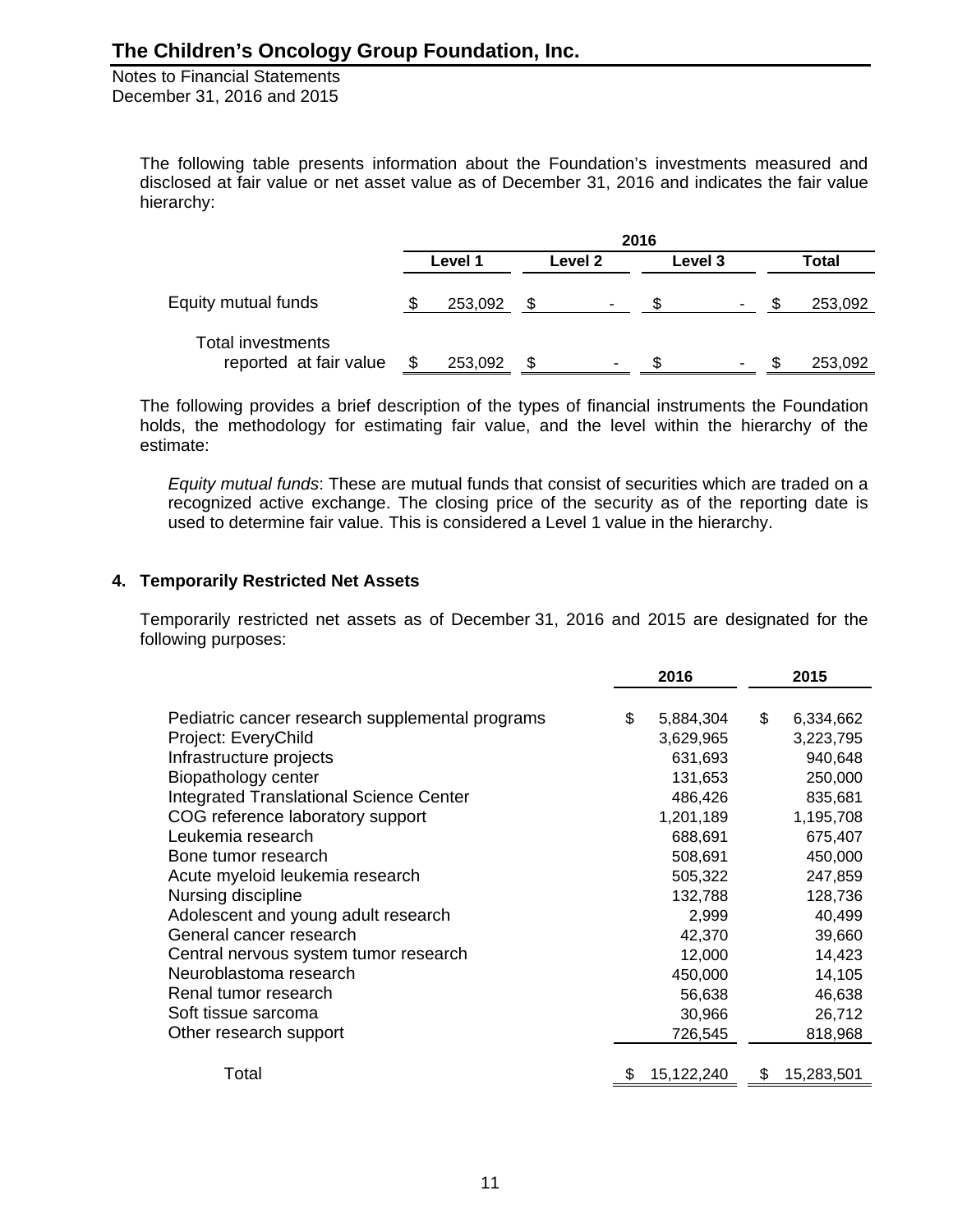# **5. Net Assets Released from Restrictions**

Net assets were released from donor/grantor restrictions by incurring expenses satisfying the restricted purposes or by occurrence of other events specified by donors/grantors during the years ended December 31, 2016 and 2015:

| 2016 |         |                                   | 2015      |  |
|------|---------|-----------------------------------|-----------|--|
|      |         |                                   |           |  |
|      |         |                                   | 6,836,658 |  |
|      |         |                                   | 148,664   |  |
|      | 391,455 |                                   | 243,352   |  |
|      | 118,347 |                                   |           |  |
|      | 509,148 |                                   |           |  |
|      | 825,303 |                                   |           |  |
|      | 361,734 |                                   | 69,954    |  |
|      | 14,569  |                                   |           |  |
|      | 90,963  |                                   | 62,141    |  |
|      | 3,893   |                                   | 20,711    |  |
|      | 37,500  |                                   | 49,312    |  |
|      | 39,620  |                                   |           |  |
|      | 14,423  |                                   | 1,577     |  |
|      | 14,105  |                                   | 1,051     |  |
|      |         |                                   | 29,990    |  |
|      | 92,422  |                                   |           |  |
|      |         |                                   | 7,463,410 |  |
|      | \$      | 5,019,500<br>556,471<br>8,089,453 | \$<br>\$  |  |

## **6. Concentrations of Risk**

For the years ended December 31, 2016 and 2015 approximately 69% and 64% of revenues were from one organization, respectively. Approximately 96% and 83% of the grants receivable balance for December 31, 2016 and 2015, respectively, was due from one organization.

The Foundation's grants receivable are unsecured and are at risk to the extent such amounts become uncollectible. Management carefully monitors its contributor and grantor relationships in order to minimize credit risk. All grants receivable are considered fully collectible and accordingly, no allowance for uncollectible accounts has been recorded at December 31, 2016 and 2015.

The Foundation maintains its cash account in two banks. Accounts are insured by the Federal Deposit Insurance Corporation ("FDIC"). At various times during the year, the Foundation has balances in excess of FDIC insured limits. The Foundation has not experienced any losses on such accounts.